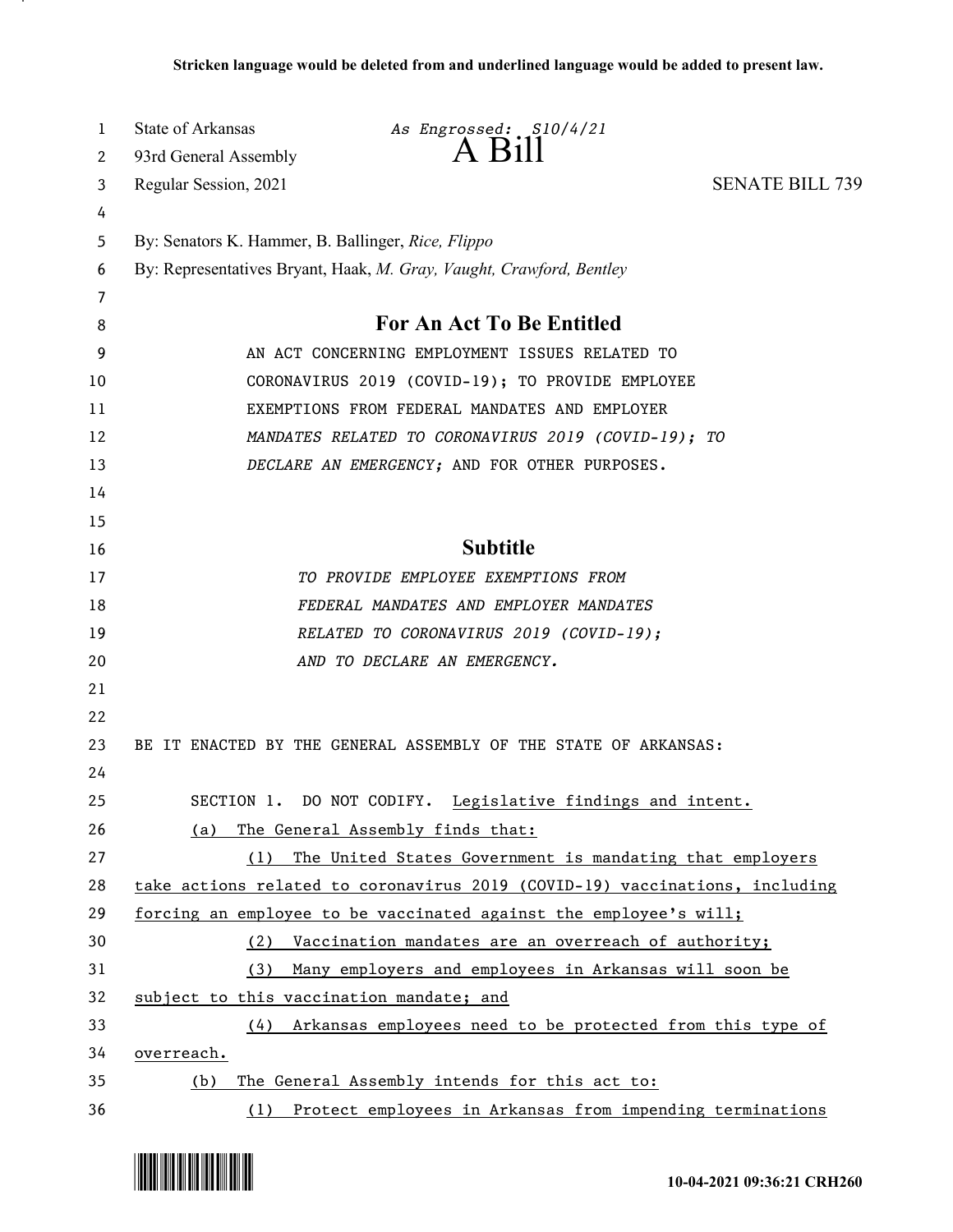As Engrossed:  $\text{S10/4/21}$  SB739

 due to vaccination mandates; and (2) Create the ability for funding to be available to assist employees in Arkansas with the costs associated with testing related to the vaccination mandate through the methods provided in this act, including without limitation coronavirus 2019 (COVID-19) relief funds distributed from the American Rescue Plan Act of 2021, Pub. L. No. 117-2. SECTION 2. Arkansas Code Title 11, Chapter 5, Subchapter 1, is amended to add an additional section to read as follows: 11-5-118. Exemption for employees from mandates related to coronavirus 2019 (COVID-19). (a) An employer that requires or is mandated to require *vaccination or immunization* for coronavirus 2019 (COVID-19) or its *variants* for its employees shall provide a specific exemption process. (b) The specific exemption process shall include options that allow the employee to produce either: (1) A negative antigen detection test result or molecular diagnostic test result no more than one (1) time per week showing that the employee is not positive for coronavirus 2019 (COVID-19)*; or (2) Proof of immunity for the virus that causes coronavirus 2019 (COVID-19) or its variants, including without limitation the presence of antibodies, T cell response, or proof of a positive coronavirus 2019 (COVID- 19) or its variants test, on a basis of two (2) times per year, not to exceed one (1) time every six (6) months, from a licensed healthcare provider.* (c)(1) If multiple proven test processes are available to an employee under subsection (b) of this section, the employee may choose which test to take. (2) The employee may provide test results obtained outside of the employer or a licensed healthcare provider if the test meets the guidelines contained within the Policy for Coronavirus Disease-2019 Tests During the Public Health Emergency (Revised) issued by the United States Department of Health and Human Services Food and Drug Administration Center for Devices and Radiological Health. *(3)(A) The cost of the testing shall be covered through any state or federal funding made available, including without limitation coronavirus 2019 (COVID-19) relief funds distributed from the American Rescue* 

10-04-2021 09:36:21 CRH260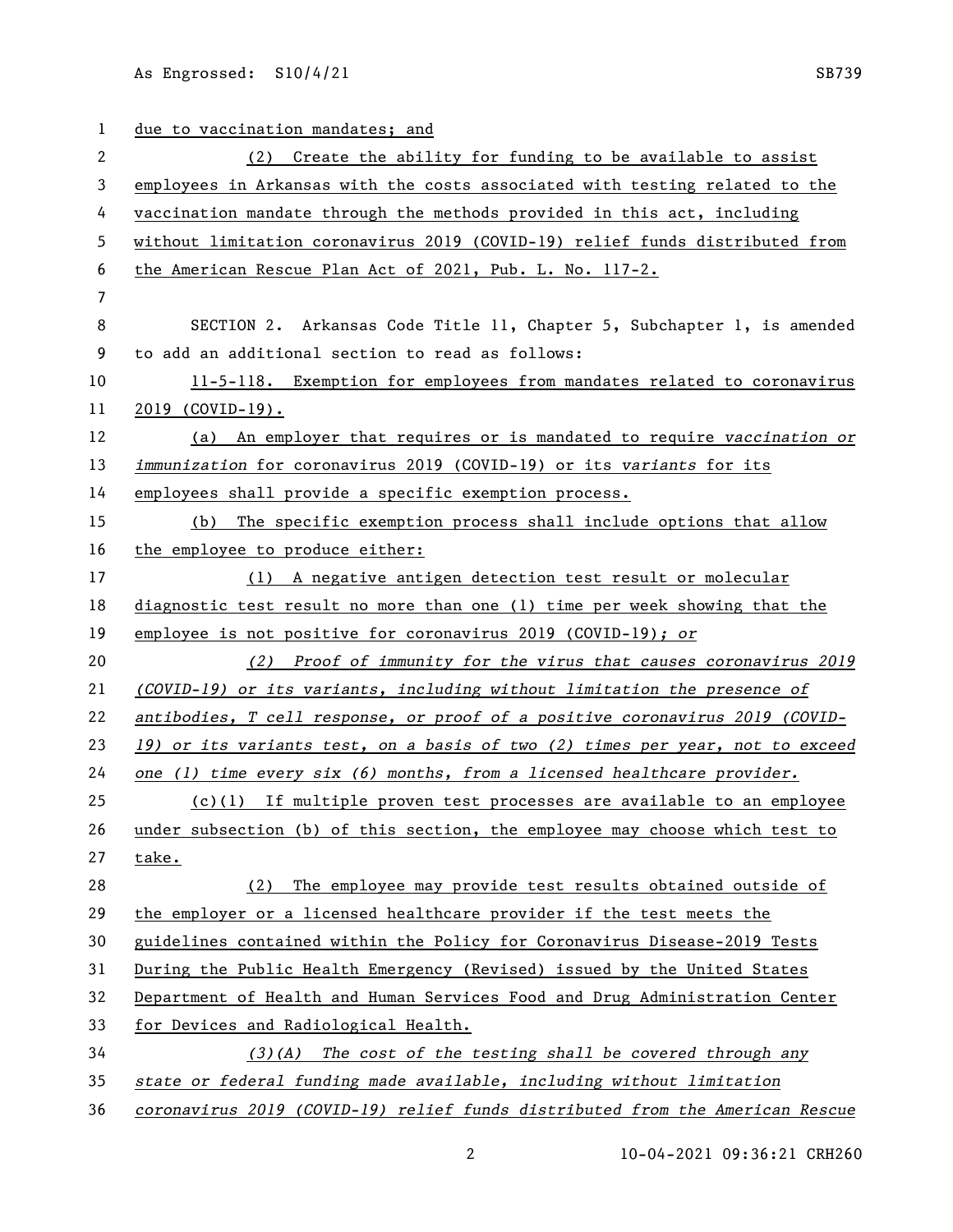As Engrossed: S10/4/21 SB739

| $\mathbf{1}$ | Plan Act of 2021, Pub. L. No. 117-2, if the employee's health benefit plan   |
|--------------|------------------------------------------------------------------------------|
| 2            | does not provide coverage for the testing.                                   |
| 3            | (B) In the event that the cost of testing under                              |
| 4            | subdivision $(c)(3)(A)$ of this section is not available, the cost of the    |
| 5            | testing shall be covered by the employee.                                    |
| 6            | (d) An employer shall provide the specific exemption process                 |
| 7            | required under this section in addition to any other exemptions offered by   |
| 8            | the employer.                                                                |
| 9            | (e) If an employee complies with the requirements of the specific            |
| 10           | exemption process related to coronavirus 2019 (COVID-19) as required by this |
| 11           | section, the employee shall not be terminated for mandates related to        |
| 12           | coronavirus 2019 (COVID-19).                                                 |
| 13           | (f) Nothing in this section should be interpreted to modify any other        |
| 14           | agreements between the employer and employee or to amend or affect the       |
| 15           | employment-at-will doctrine, whether written or otherwise.                   |
| 16           | (g) The Department of Finance and Administration shall establish rules       |
| 17           | regarding the method of distribution of coronavirus 2019 (COVID-19) relief   |
| 18           | funds from the American Rescue Plan Act of 2021, Pub. L. No. 117-2, to       |
| 19           | employees and employers to cover the cost of testing, to include without     |
| 20           | limitation the:                                                              |
| 21           | Timely distribution of funds to recipients within thirty<br>(1)              |
| 22           | $(30)$ days;                                                                 |
| 23           | Establishment of an option for distribution to an employer<br>(2)            |
| 24           | that chooses to receive funds for disbursement to employees; and             |
| 25           | (3) Verification and method of authentication of receipts that               |
| 26           | shall meet legislative auditing requirements, including without limitation   |
| 27           | the development of forms.                                                    |
| 28           | The department shall report to the Legislative Council on a<br>(h)           |
| 29           | monthly basis on the disbursement of funds under this section.               |
| 30           | (i) If an employee is terminated due to the employer's violation of          |
| 31           | this section, the employee may be eligible for unemployment benefits in      |
| 32           | addition to any other remedy available to the employee.                      |
| 33           | (j) This section shall expire on July 31, 2023, unless extended by the       |
| 34           | General Assembly.                                                            |
| 35           |                                                                              |
| 36           | SECTION 3. EMERGENCY CLAUSE. It is found and determined by the               |

3 10-04-2021 09:36:21 CRH260